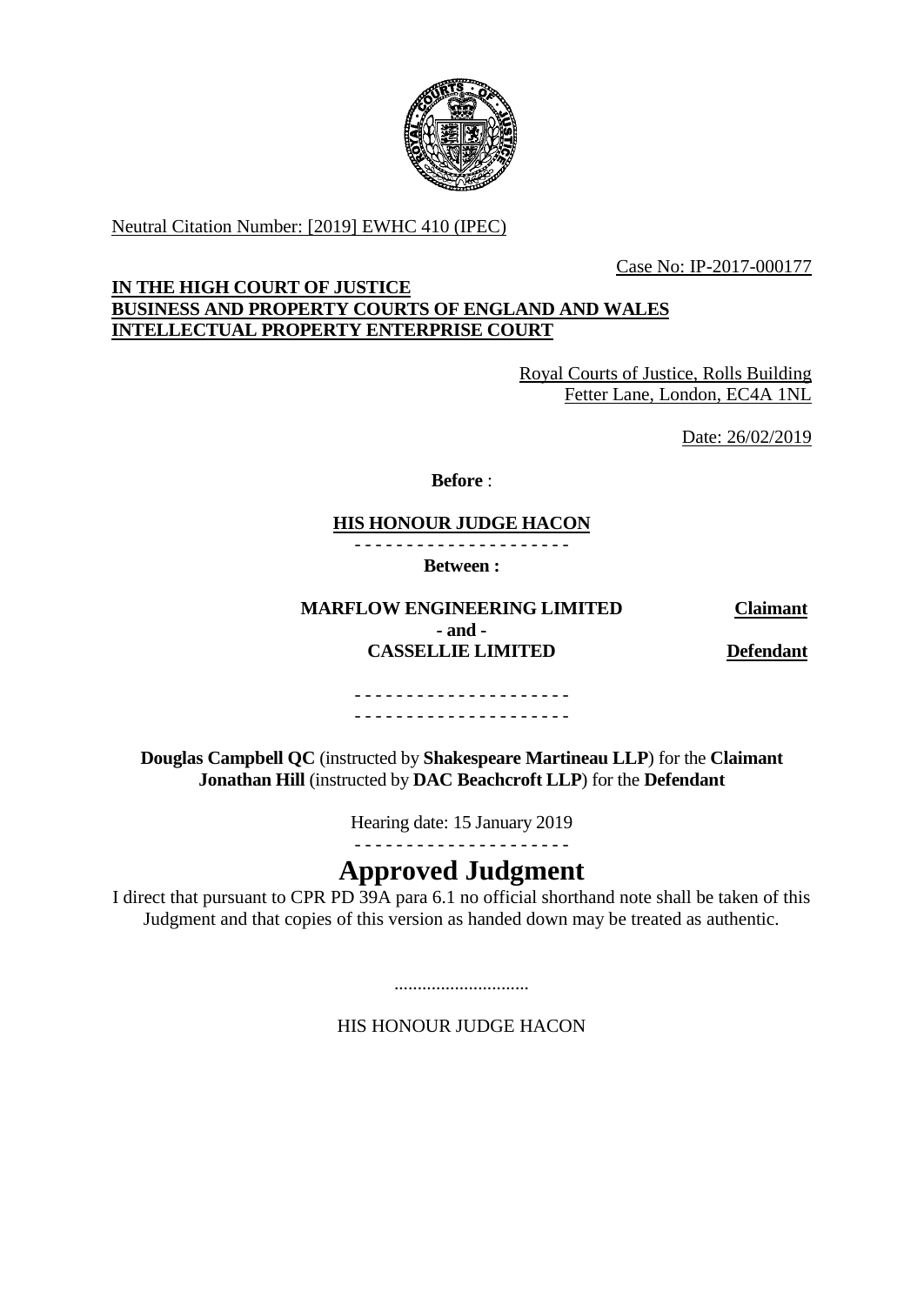# **Judge Hacon :**

## **Introduction**

- 1. The Claimant ('Marflow') makes plumbing products and is the owner of UK Patent No. 2 368 888 ('the Patent'). The Patent claims a method of installing a fluid-using appliance such as a shower. The Defendant ('Cassellie') is a competitor supplier of plumbing products.
- 2. Marflow alleges that Cassellie's marketing of a fixing plate used in the installation of showers and the like infringes the Patent. Cassellie counterclaims for revocation of the Patent.
- 3. Douglas Campbell QC appeared for Marflow, Jonathan Hill for Cassellie.

# **The Patent**

- 4. The Patent has a filing date of 9 November 2000 and no priority date.
- 5. The claimed invention is a method which addresses problems arising when an appliance is connected to pipework extending from the wall against which the appliance is installed. It can be used with any fluid-using appliance and the fluid could be a gas, but it is easier to discuss the invention by reference to a shower.
- 6. In outline the method employs a plate, commonly a metal plate, with apertures which receive through them one or more water pipes extending out of the wall. The plate is fixed to the wall. Locking members secure the pipes to the plate so that there is no movement of the pipes relative to the plate or, therefore, the wall. The ends of the pipes are then joined to the inlet fittings of the shower.

#### **The witnesses**

- 7. Each side had one expert witness who was cross-examined. There was also a witness statement from Paul Fennell, Chairman of Marflow, who was not cross-examined.
- 8. Marflow's expert was Eric Mace. Mr Mace became an apprentice plumber in 1956 and has since worked in that trade for several employers. For a while he ran his own plumbing business. In 1996 he became a part-time professional standards inspector for the Institute of Plumbing although he also continued to trade on his own account, latterly as a consultant. Mr Mace is a former President of the Chartered Institute of Plumbing and Heating Engineers. I found Mr Mace to be a careful and it seemed to me reliable witness.
- 9. Stephen Walsh was the expert for Cassellie. He began as an apprentice plumber in 1964 and became a Chartered Engineer in 1983. He was first instructed as an expert witness in 1984 and his *curriculum vitae* gives the impression that being an expert witness is largely what he has done since. In cross-examination he said that he has been instructed as an expert on more than a thousand occasions. A small number of these were patent cases although none went to trial.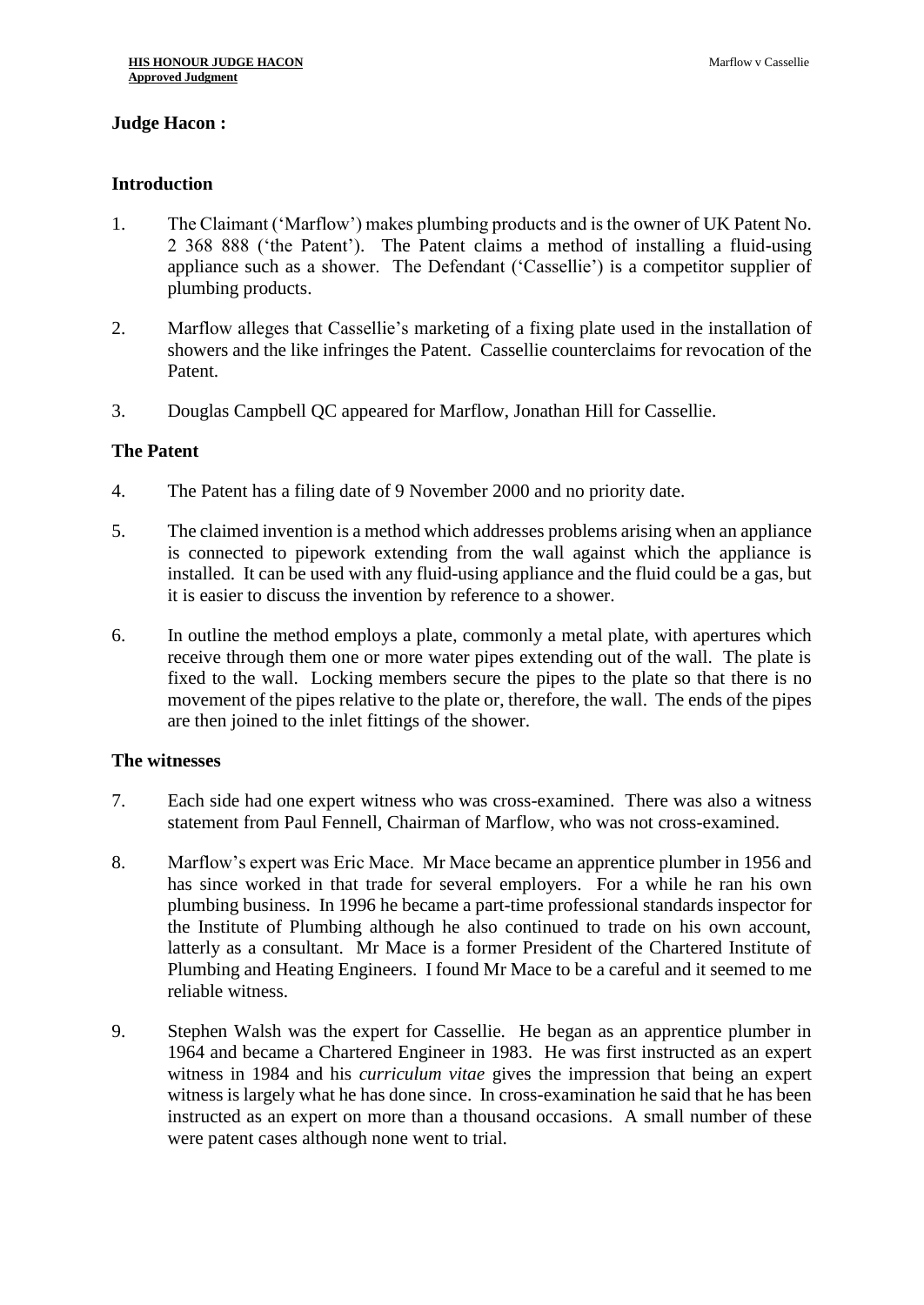- 10. Mr Walsh gave evidence on the common general knowledge without having taken on board what that is. It emerged in cross-examination that his idea of the common general knowledge was any information made available by the Patent's filing date. He said that he had carried out weeks of research in his own extensive library and had called colleagues in the industry and manufacturers to find out whether they had anything that could assist him in his search for the common general knowledge relevant to this case.
- 11. There were two cited items of prior art. Unusually for an alleged infringer's expert, Mr Walsh said in his report that the Patent disclosed an inventive step over both. During an examination-in-chief he obligingly disclaimed a section of his report which included his statement that there was an inventive step over one of the items of prior art. Later, in cross-examination, he went back on that. I sometimes found Mr Walsh to be unclear in what he was saying, and I am not convinced that he was always sure either. Mr Walsh was not a satisfactory witness.

#### **The skilled person**

12. Both sides agreed that the skilled person was a plumber with experience in fitting showers and/or other fluid-using appliances.

#### **The common general knowledge**

- 13. Mr Mace explained that at the priority date care was taken by the plumber to ensure that the water pipes emerging from the wall were in the correct position to be joined later to the inlets of the shower. Once the pipes were in place the wall was finished, probably by another tradesperson such as a plasterer or a tiler. It was important that during the plastering and tiling the pipes remained in position. There were alternative means to do this such as using plastic clips around the pipes which were screwed to the wall. When the plasterer or tiler had completed their job the plumber returned to attach the pipes to the shower inlets.
- 14. Both experts stated that UK plumbers are conservative when it comes to practices in the trade. Though not a major factor, I take this to mean the skilled person would not have had an enthusiasm for abandoning his or her established way of doing things.
- 15. On page 1 the Patent refers to a mounting plate which, the Patent says, was commonly used in continental Europe. I will call this the 'Continental Plate'. Both counsel submitted that only the common general knowledge in the UK was relevant (I discussed this in *Regen Lab SA v Estar Medical Ltd* [2019] EWHC 63 (Pat) at [44]-[50]) and that the Continental Plate was not common general knowledge in this country. Nonetheless the discussion of the Continental Plate in the Patent would play a significant role in the reader's understanding of the invention claimed.

# **The Patent**

16. After a short introduction to the invention, the specification introduces the Continental Plate on pages 1-2:

> "Particularly where the appliance has a pair of inlet fittings, it is known to use a mounting plate which includes integral fittings which are joined to pipe parts which terminate in the fittings. Thus an appliance may be installed later by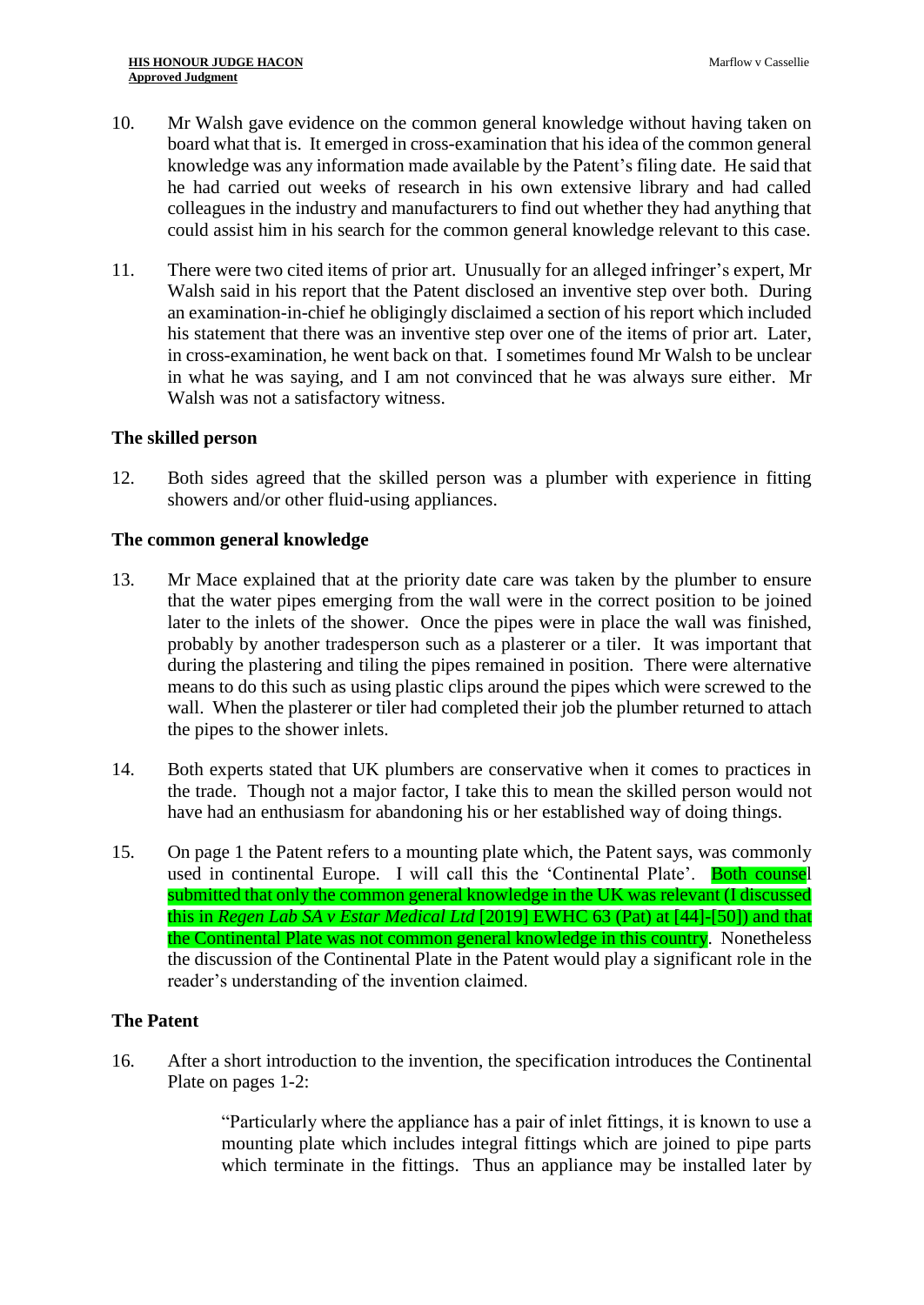joining the pair of inlet fittings of the appliance to the fittings integrally provided by the mounting plate. Such a system is commonly used in continental Europe."

17. The advantages and disadvantages of the Continental Plate are explained:

"The use of a mounting plate as described is advantageous particularly where the appliance has a pair of inlet fittings as the spacing between the pipe parts can be set by the pipe parts being joined to the integral fittings of the mounting plate, and moreover, by having a mounting plate secured relative to the wall, a rigid mounting is provided for the appliance.

However, the integral fittings of the mounting plate each provide a female connecting part for receiving a pipe part end, and a male or female connecting part for joining with an inlet fitting of the appliance. The female connecting part faces inwardly of the wall on which it is desired to install the appliance, and thus the joints between fittings and pipe parts have to be made prior to securing the mounting plate on the wall. After the pipe parts and integral fittings have been joined, and the mounting plate is secured relative to the wall, the joint is inaccessible."

18. The specification moves on to describe the usual practice in the UK at the priority date:

"In the UK, the use of such mounting plates is uncommon. This is because the practice in the UK is make joints directly between the outwardly projecting pipe parts and inlet fittings of the appliance."

19. There follows a description of the invention, the claim 1 method, which is said to combine the advantages of the usual UK practice with the advantages of the Continental Plate:

> "Thus the invention enables advantages of the known system to be realised, namely that the mounting member can provide a rigid mounting for the appliance and help set the distance between a pair of pipe parts where the appliance has a pair of inlet fittings, whilst enabling joints to be made directly between the pipe part or parts and the inlet fitting or fittings."

- 20. A point to be noted is that the direct joining of pipe and inlet fitting referred to is between the pipe and the inlet fitting of the appliance. It is that joint which advantageously remains accessible using the claim 1 method.
- 21. The description returns to the advantages of the invention on page 3, one of which, mentioned again, is the accessibility of the joint between the pipe and the inlet fitting of the appliance:

"By virtue of the invention, the pipe part or parts is/are prevented from moving axially and thus the making of joints between the pipe part or parts and the inlet fitting or fittings can be made less difficult. Moreover there is no inaccessible joint with the pipe part."

22. At the trial argument was directed just to claim 1 so I need consider only that claim.

# **Claim 1**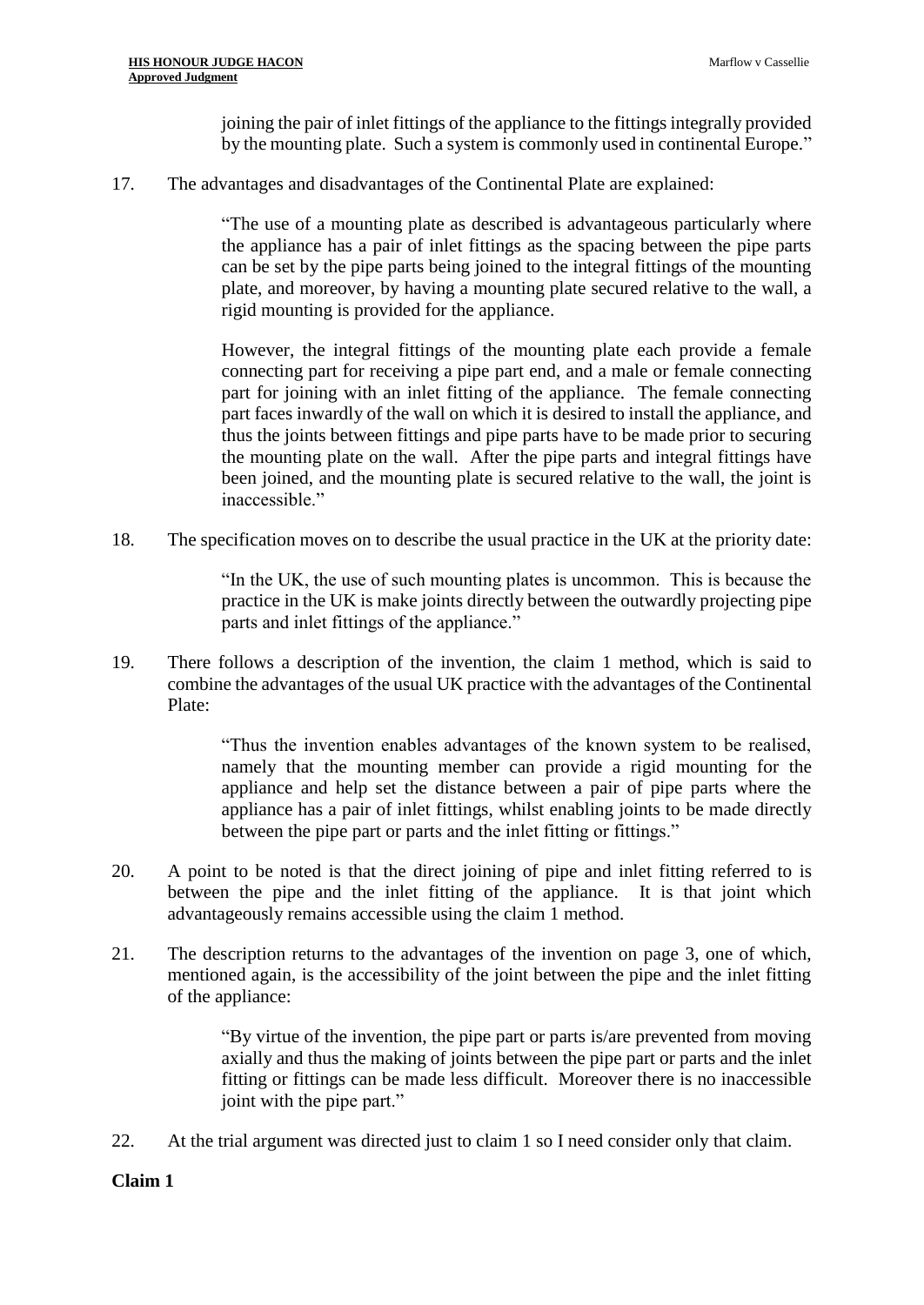- 23. Claim 1 was divided by the parties into these integers:
	- (a) A method of installing a fluid-using appliance on a wall at a mounting position where a part of a fluid pipe extends outwardly of the wall, the method including the steps of
	- (b) securing a mounting member relative to the wall at the mounting position,
	- (c) the mounting member having a generally plate-like configuration body,
	- (d) with an aperture to receive the part of the fluid pipe extending outwardly of the wall,
	- (e) and the body of the mounting member providing in or thereon, a locking member, the method including
	- (f) passing the outwardly extending pipe part through the aperture provided in the mounting member until the pipe part extends outwardly of the mounting member,
	- (g) locking the pipe part relative to the mounting member such as to prevent axial movement of the outwardly extending pipe part relative to the mounting member, by means of tightening a locking element on the locking member,
	- (h) and subsequently joining the outwardly extending pipe part to an inlet fitting of the appliance in fluid tight manner.

#### **The Cassellie Product**

- 24. Although the normal construction of a claim must in principle be done without the alleged infringement in mind, a comparison between the claimed and the accused product or process can direct attention to the parts of the claim that require interpretation.
- 25. There are two relevant features of Cassellie's product in use. First, the water pipes in the wall are not connected directly to the inlets of the shower or other appliance. They terminate inside the wall and are connected to what I will call an 'intermediary pipe'. The intermediary pipe passes from the pipe in the wall, through the mounting member or plate, to the shower inlet to which it is attached.
- 26. Secondly, the intermediary pipe has a screw thread on its periphery. It is fixed to the plate using one nut each side of the plate. The nuts are rotated on the screw thread of the intermediary pipe until they abut opposing sides of the plate, locking the intermediary pipe into a fixed position relative to the plate.
- 27. These are diagrams on the fitting instructions supplied with the Cassellie product. The diagram on the left shows nuts yet to be rotated to fix the intermediary pipes to the plate, the one on the right showing locked intermediary pipes: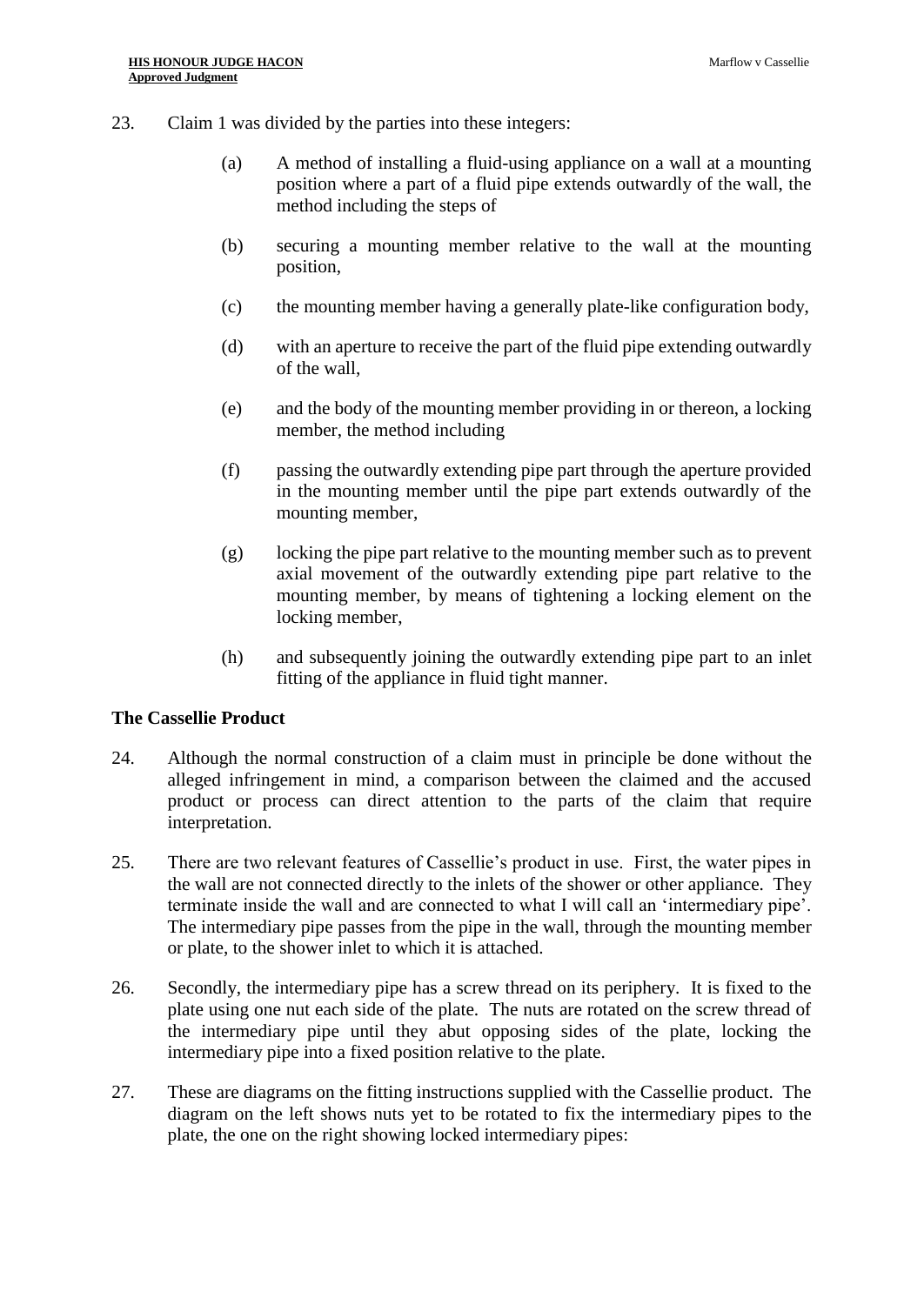

#### **Two points of construction**

#### *The fluid pipe*

28. The fluid pipe is the pipe in and emerging from the wall which provides the water (where the appliance is a shower). The specification says this on page 2:

> "According to one aspect of the invention we provide a method of installing a fluid-using appliance on a wall at a mounting position where a part of a fluid pipe extends outwardly of the wall, … "

29. In my view, when the Cassellie product has been installed, its intermediary pipe becomes a section of the fluid pipe within the meaning of claim 1. The intermediary pipe is connected inside the wall to another section of the fluid pipe, but this seems to me to be neither here nor there. The pipe in the wall might have further upstream connections to other upstream sections in the wall, but that would not prevent all sections, including the intermediary pipe, being part of the claim 1 'fluid pipe'.

#### *The position of the locking member*

- 30. The second point of construction relates to the position of the locking member before it is in locking mode. The issue is whether it must be attached to the mounting member or whether it can be attached elsewhere.
- 31. Integers (e) and (g) of claim 1 in relevant part state:
	- "(e) … the body of the mounting member providing in or thereon, a locking member, …"
	- (g) locking the pipe part relative to the mounting member such as to prevent axial movement of the outwardly extending pipe part relative to the mounting member, by means of tightening a locking element on the locking member"
- 32. The locking member is either in or on the mounting member, i.e. in or on the plate. 'In' the plate appears to mean within the aperture. 'On' suggests that it can be elsewhere but still attached to the plate. At page 3 the specification sets out another pair of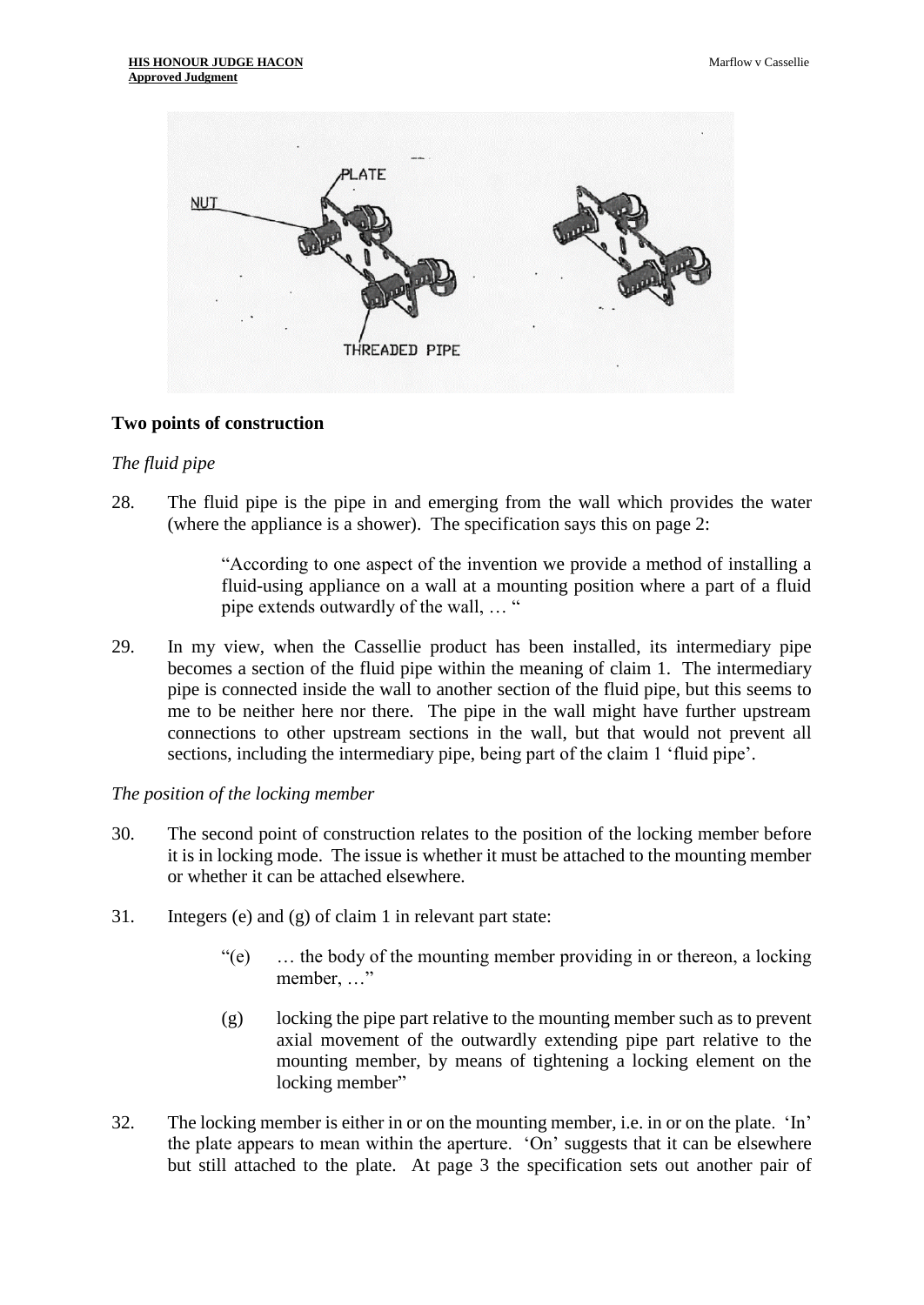alternatives: the locking member is secured in the aperture or is formed as an integral part of the plate:

"The locking member may be secured in the aperture, although in another example the locking member may be provided integrally with the mounting member. This latter embodiment is most easily provided where the mounting member includes a moulded, e.g. plastic, body, in which case a locking member such as a collet may be formed integrally with the body of the mounting member during moulding."

- 33. I think the skilled reader would understand that all combinations of the above are possible: the locking member may be attached within the aperture or attached to the plate elsewhere; in either location the locking member can be structurally distinct from the plate or alternatively it can be an integral part of the plate, typically being created as part of the plate during moulding.
- 34. It is to be noted that integer (e) and the passage of the description quoted are apparently concerned with the locking member whether it is in locked or unlocked mode. I think that skilled person would take this to mean that it applies to both.
- 35. Integer (g) requires the locking member to have a locking element. Tightening the locking element causes the locking member to lock the pipe to the plate, preventing axial movement. The locking element (not to be confused with the locking member) may be a simple nut, but this is in a specific context, disclosed on page 3 of the Patent:

"The locking element may in one example be a simple nut which is screw threaded onto the collet or other locking member to lock the pipe part relative to the mounting member. …"

- 36. The only example of a locking member expressly identified is a collet, a collar through which the pipe extends. The collet can be secured in the apertures of the plate by various means. It is tightened to fix the pipe using a locking element such as the nut just mentioned. The specification gives more details on pages 6 and 7, explaining that screwing a nut onto the collet urges tongues of the collet inwards, locking the tongues around the pipe and thus fixing it to the plate.
- 37. The description makes it clear that locking members other than collets can be used. It says this at the bottom of page 7 to the top of page 8 (omitting reference numbers):

"In place of collets to secure the outwardly extending pipe parts, relative to the mounting member, any other suitable locking members may be provided which may lock the pipe parts relative to the mounting member, at least against movement of the pipe parts axially thereof."

38. Taken in isolation this could suggest that any means of locking the pipe to the plate will do, provided it prevents axial movement of the pipe. But it is consistent with and to my mind does not override the usual meaning of the words of integer (e). I think that this integer and the rest of the specification would lead the skilled person to conclude that both before and after it is in locking mode, the locking member must be attached to the plate or form an integral part of the plate; it may be located within the aperture or elsewhere on the plate.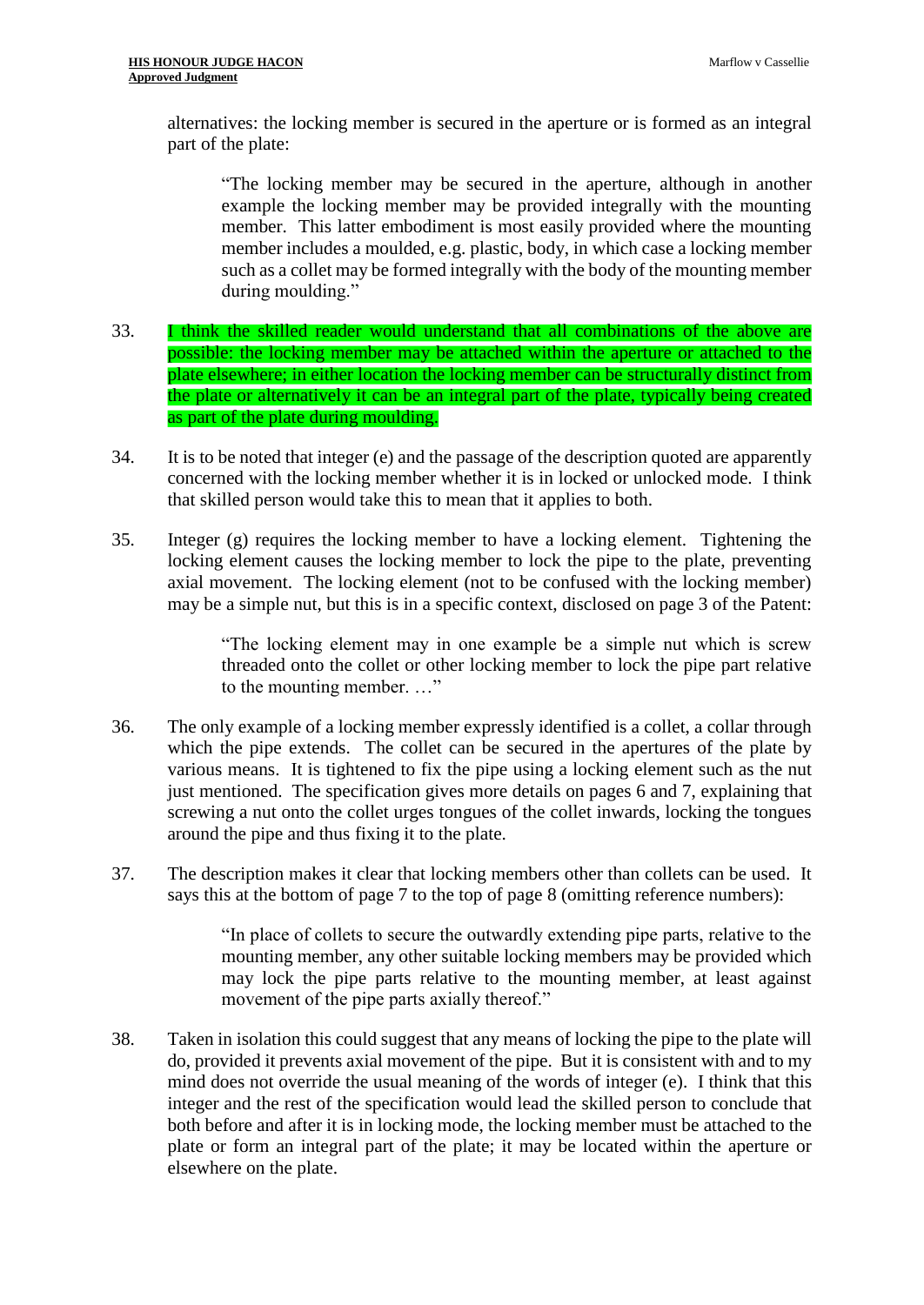# **Validity**

- 39. The Patent was alleged to lack inventive step over two cited disclosures:
	- (1) German Patent No. 42 25 263 C1 ('Krone'), and
	- (2) US Patent No. 4,550,451 ('Hubbard').
- 40. Allegations that the invention of the Patent lacks inventive step over four identified items of common general knowledge were not pursued.

# *The law*

41. The law on inventive step was set out by the Court of Appeal in *MedImmune Ltd v Novartis Pharmaceuticals UK Ltd* [2012] EWCA Civ 1234; [2013] RPC 27, at [87]- [94] and in *Hospira UK Ltd v Genentech Inc* [2016] EWCA Civ 780; [2017] RPC 13, at [9]-[13], in both of which reference was made to *Pozzoli SpA v BDMO SA* [2007] EWHC 1372 (Ch); [2007] FSR 36. No issue of law arose in the present case.

# *Krone*

- 42. Krone discloses a wall mounting for fastening cables and the like, including hoses. The device is inserted into a hole in the wall. It has spring clamps which are inwardly pressed as the device is passed from the near side of the wall and though the wall. The spring clamps spring out when they pass beyond the opposite side of the wall, forming a collar resting on the opposite side of the wall. The cable or hose is passed through a cap nut, then through the core of the device and thus through the wall. The cap nut is screwed on external threading surrounding the core of the device until it rests against the near side of the wall, fixing the device to the wall. Further tightening of the nut causes segments of a collet in the device to press radially inwardly on the cable or hose, clamping it to the device and thus to the wall.
- 43. No mounting plate is mentioned in Krone. Mr Walsh said that use of a flat mounting plate was part of the common general knowledge and the skilled person would expect Krone to work with a mounting plate. But he spoke of reasons (plural) why Krone would not be used in that way and identified one of them. He called these reasons 'commercial', but the one identified was plainly technical. It was that the installer would not have access to the rear of the mounting plate, which is necessary to hold the near side of the Krone device when it is fastened. He said that using the Krone device with a plate would be possible, but inconvenient. He concluded that the Patent discloses an inventive step over Krone.
- 44. Mr Mace thought that Krone offered a complex solution to fixing a pipe to a wall and so would not be of interest to a plumber who would have known of simpler means. There was no teaching of a plate. Krone was concerned with fixing cable and hoses, which are flexible. Fixing these to a plate would not provide a rigid mounting, an advantage of the Patent. He did not believe that using a plate in the manner claimed in the Patent would have been obvious to a skilled person who had read Krone.
- 45. On that evidence I find that the invention of claim 1 has an inventive step over Krone.

# *Hubbard*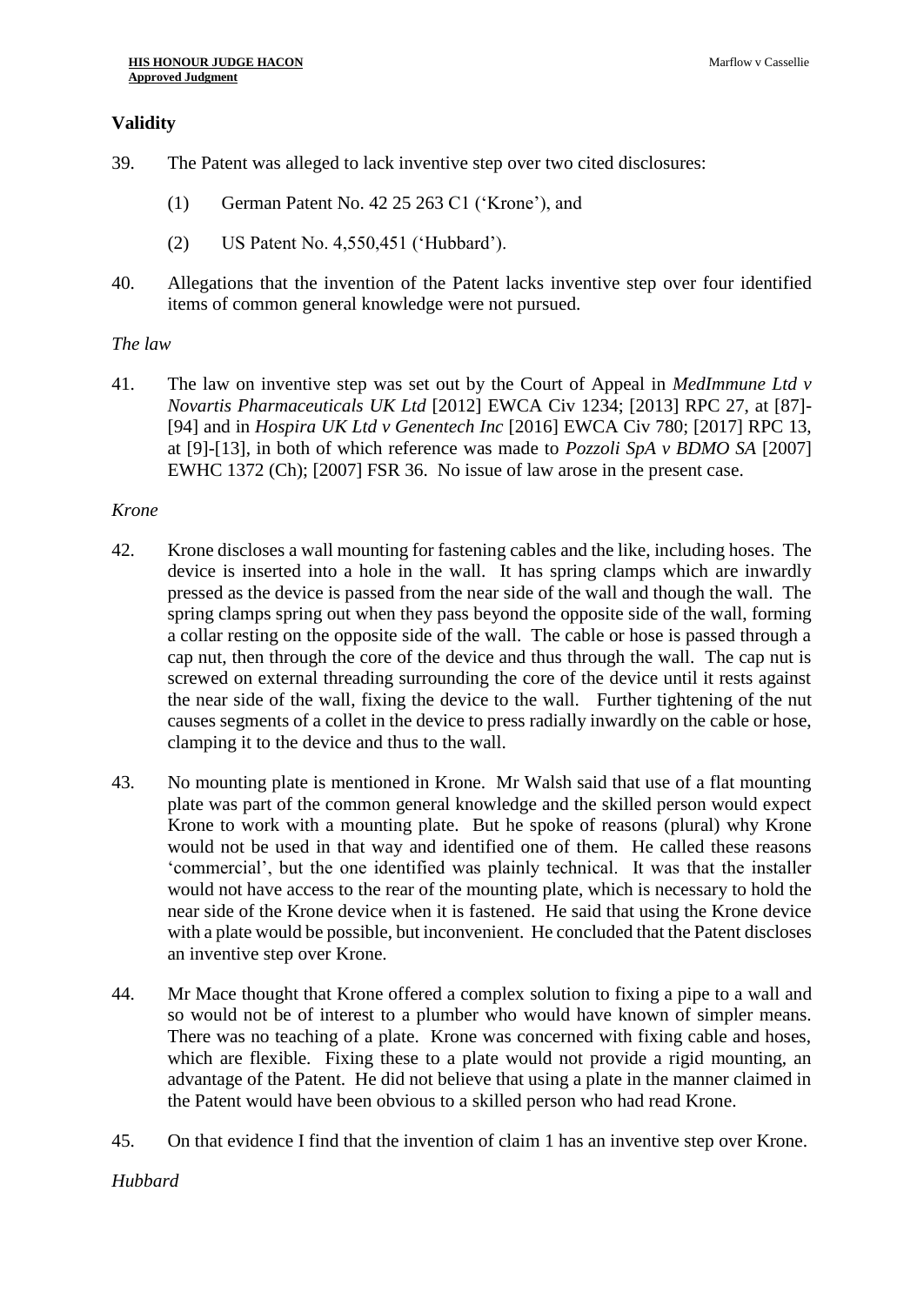- 46. Hubbard discloses a device for locating and supporting plumbing pipes. It consists of a strap, typically of metal or plastic, which has holes along its length to receive pipes. The strap is nailed to studs in the wall or is otherwise secured to the wall. The holes receiving the pipes prevent lateral or vertical movement. Axial movement is prevented by welding or soldering the pipes to the strap if both are made of metal, or if one or either is made of plastic using cylindrical plastic inserts in the holes of the strap. The insert is a collet with a tapering diameter such that when a pipe is inserted, the sides of the insert push outwards to secure the insert and pipe to the strap. The pipes are thus wedged in the holes.
- 47. Mr Mace thought that the welding or soldering option would be of no interest to a plumber because they did not carry welding or soldering tools. It was also not accepted practice to use welding or soldering to fix metal pipes in place because it may weaken or compromise the materials of the pipe. He also thought that the wedging option would be regarded as unattractive to the skilled person because a pipe that can be wedged in can also be disturbed from its position.
- 48. No locking member or locking element is disclosed in Hubbard. Mr Mace thought that it would not have been obvious to the skilled person to adapt Hubbard in such a way as to introduce the locking member and locking element as claimed in the Patent.
- 49. Mr Walsh agreed that the welding or soldering option was not part of a plumber's skill set. Like Mr Mace he thought that the skilled person would have recognised that using inserts was not secure because over time vibration of the pipes, or thermal expansion and contraction, would cause them to come loose. In one section of his report Mr Walsh said that the skilled person would have remedied the difficulty by using a product called the 'Conex fitting' and that the skilled person would have regarded the Conex fitting to be a locking member on the mounting plate. Mr Walsh concluded in this part of his report that using the Conex fitting would have been obvious.
- 50. On the other hand, in section 12 of his report, in which he summarised all his various conclusions, he said that the Patent had made an inventive step over Hubbard. Section 12, the whole of it, was the section disclaimed by Mr Walsh during his examination-inchief.
- 51. Mr Campbell explored with Mr Walsh the contradiction between the two sections of his report regarding Hubbard. Mr Walsh's final stated position was that the Patent *had*  made an inventive step over Hubbard. By implication his ultimate view was that it would not have been obvious to turn to the Conex fitting and install it into a Hubbard strap.
- 52. I have to say that I would not have had much faith in Mr Walsh's view on what was or was not obvious whatever his view had finally turned out to be. I can attach no weight to his evidence about the Conex fitting or inventive step generally. I must rely on what Mr Mace said.
- 53. I conclude that it was not obvious to the skilled person in November 2000 to modify the Hubbard device such that it would be used with a locking member and element according to the method of claim 1.

*Conclusion on validity*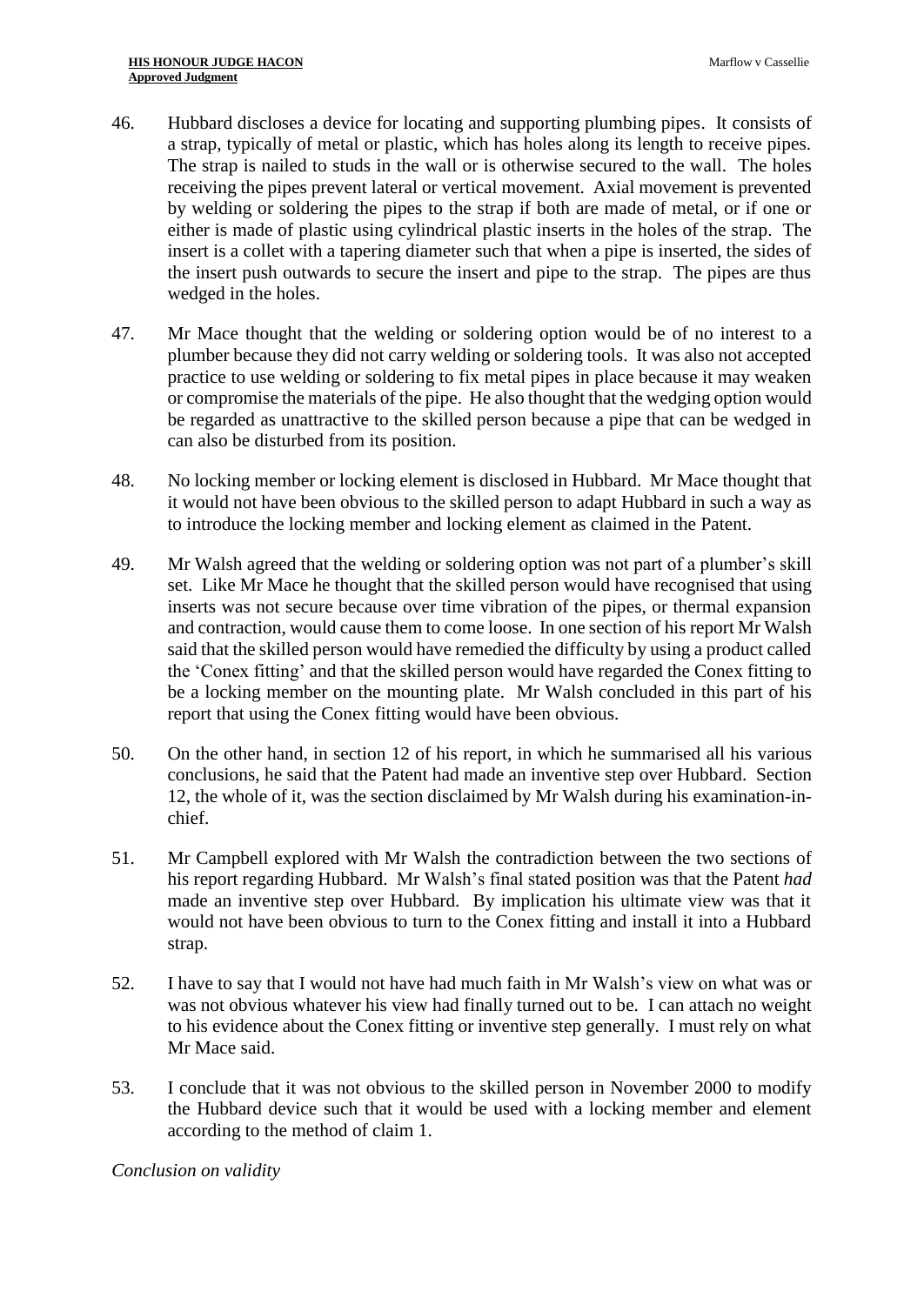# 54. Claim 1 does not lack inventive step over either Krone or Hubbard. The Patent is valid.

# **Infringement**

# *The law*

55. The law on the scope of a patent claim was explained by the Supreme Court in *Actavis UK Ltd v Eli Lilly & Co* [2017] UKSC 48; [2017] RPC 21 and the Court of Appeal in *Icescape Limited v Ice-World International BV* [2018] EWCA Civ 2219; [2019] FSR 5. I discussed those judgments in *Regen Lab SA v Estar Medical Ltd* [2019] EWHC 63 (Pat) at [199]-[224].

# *Normal construction*

- 56. Using the Cassellie product, the pipe is locked to the plate by tightening the nuts against the plate. Before they are tightened the nuts are neither in nor on the plate. The nuts cannot be the locking member.
- 57. Mr Campbell argued that alternatively the screw thread on the intermediary pipe of the Cassellie product was the locking member and the nuts were the locking elements. I do not accept this for two reasons. First, claim 1 requires that the locking member is provided in or on the body of the mounting member – the plate. On a straightforward reading of claim 1 the screw thread of the Cassellie product is not provided on the body of the plate; it is provided on the body of the fluid pipe. Secondly, the locking member must be in or on the plate. Part of the screw thread is within the aperture in use but not the operative parts on which the nuts are tightened. These necessarily lie outside the plate.
- 58. In my view, on a normal construction of clam 1 the use of the Cassellie product involves a method that lacks integer (e) and therefore also (g).

# *Equivalence and the inventive concept*

59. Mr Campbell identified the inventive concept or core this way:

"The generally plate-like mounting member which determines where the pipes are required to be fixed, in combination with the locking members and element which are used to grip and lock the pipe into position in relation to the plate."

60. Mr Hill submitted his statement of the inventive concept orally (I have changed some of the tenses for consistency):

> "Taking a fluid pipe or pipes extending outwardly of a wall and locking it or them into position against axial movement by means of a locking member provided in or on the mounting member and locking the locking member into position by tightening the locking element on the locking member."

61. It is clear that the inventive concept is a development over both the known UK method of joining the pipe part directly to the inlet fittings of the appliance and the Continental Plate as explained in the specification. I would identify the inventive concept as follows (using the example of two pipes):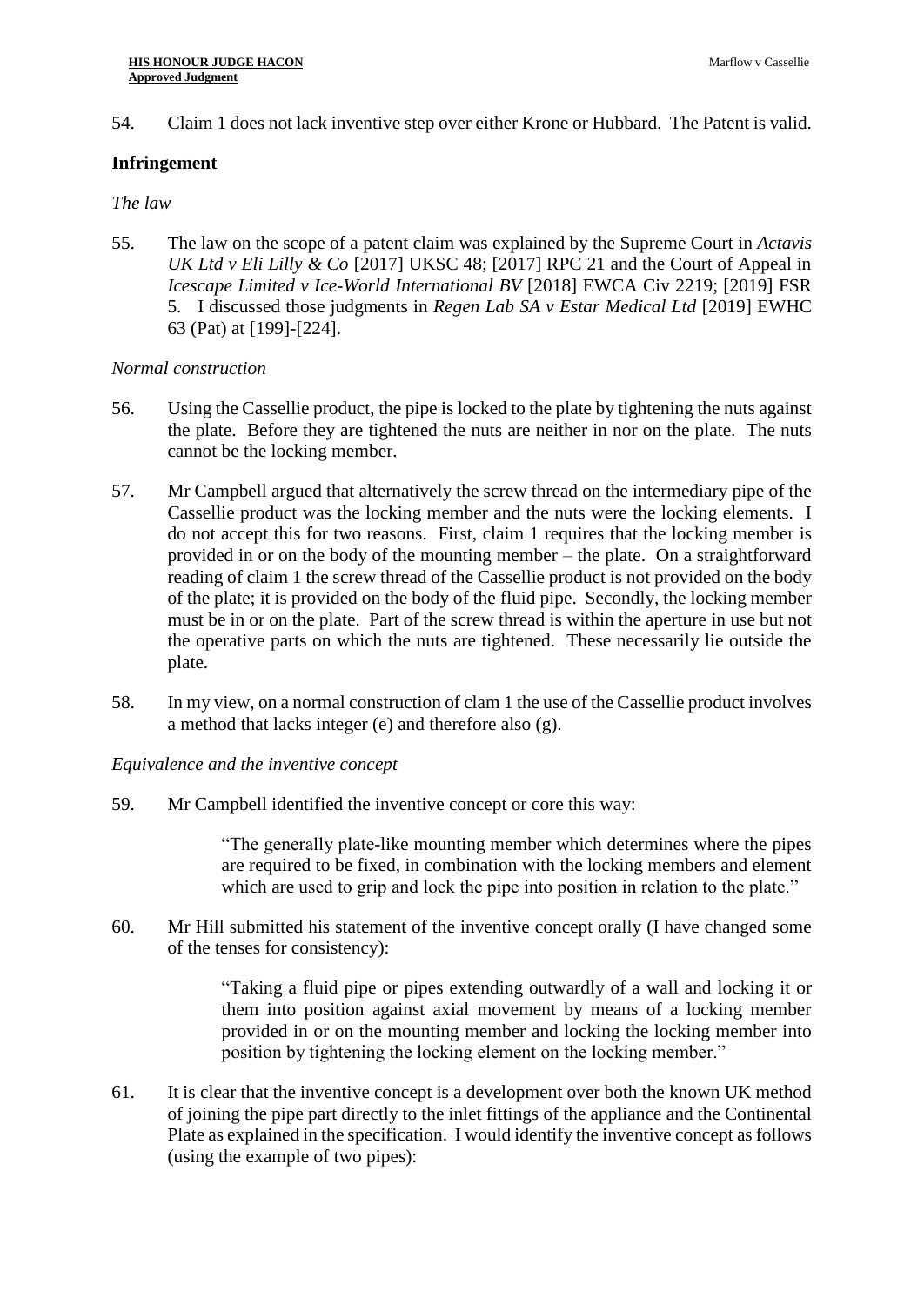The idea of using a plate (mounting member) to install a fluid-using appliance by securing the plate to the wall, receiving the fluid pipes extending out of the wall through apertures in the plate and then using a locking means to lock the pipes to the plate.

- 62. The inventive concept did not include a specific type of locking means. A collet, the means referred to in the Patent, would not have been new to the skilled person. The specification contemplated the possibility of other locking means. Any suitable locking means known to the skilled person would have been treated as an alternative way of implementing the locking part of the inventive concept, but no particular locking means would have been seen as part of the inventive concept.
- 63. Three direct results are achieved by the inventive concept. First, the pipes are fixed to the plate in that they cannot be moved axially. Secondly, they are fixed in positions relative to each other. Thirdly, the pipes extend outwardly from the apertures of the plate.
- 64. The advantages consequent upon these results combine those of the Continental Plate with those of the standard UK practice. They are (i) the plate provides a rigid mounting for the appliance, (ii) the spacing between the pipes is set (if there are more than one), (iii) joining the pipes to the inlet fittings is easier due to no axial movement of the pipes and (iv) the pipes may be joined directly to the inlet fittings of the appliance, so the joint remains accessible.

# *Whether the Cassellie method is a variant within the scope of claim 1*

#### Improver Question (1)

- 65. The first question is whether the Cassellie variant in use achieves substantially the same result in substantially the same way as the inventive concept.
- 66. All three direct results identified above are achieved using the Cassellie product. They are achieved in the same way, namely by securing the plate to the wall, passing the fluid pipes through the apertures of the plate and then using a locking means to lock the pipes to the plate.
- 67. Mr Hill submitted that Cassellie's system did not provide advantage (iv) because there would be an inaccessible joint (or joints) between the water pipe in the wall and the start of the intermediary pipe. He referred to the top of page 2 of the Patent, quoted in paragraph 17 above. A problem with the Continental Plate was that once installed there was an inaccessible joint between the end of the fluid pipe and the plate. Likewise, Mr Hill argued, using the Cassellie product would result in a similarly inaccessible joint in the wall. Therefore using the Cassellie product did not achieve the same result as the inventive concept.
- 68. I disagree. Whether using the inventive concept or the Cassellie product, there is no joint between the end of the fluid pipe and the plate. The disadvantage discussed at the top of page 2 of the Patent can apply to neither. The relevant advantage of the inventive concept is that the fluid pipe is joined directly to the appliance and it is this joint which advantageously remains accessible after the shower has been installed. That advantage also obtains using the Cassellie product.